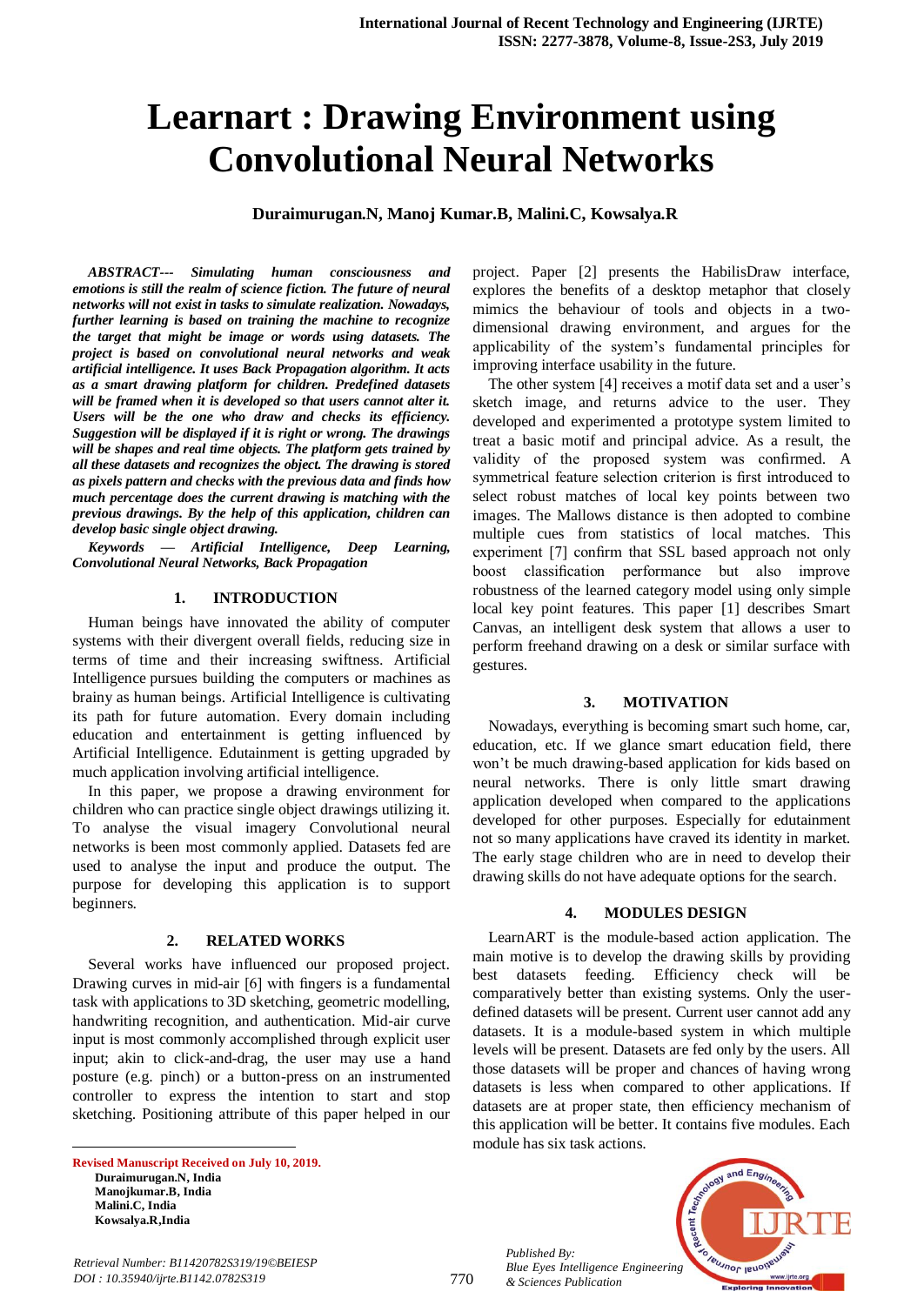## **LEARNART : DRAWING ENVIRONMENT USING CONVOLUTIONAL NEURAL NETWORKS**



**Figure 1: Modules Partition**

This application will be multi grouped module-based action. It will be a chain application in which we need to keep on drawing the next entities. It consists of five modules. Each module consists of six drawing tasks. Therefore, totally 30 drawings tasks have to be completed in order to master basic single object drawing for beginners. This application will be the first stage for beginners.



**Figure 2: Architecture of workflow**

It involves three main task actions: datasets alteration, training and testing of the drawings and checking the correctness of the drawing.

# **5. MODULES**

#### *5.1 Datasets Alteration*

For each drawing, there will be predefined datasets. At least 1000 datasets of one entity is needed in order to get the correct result. The efficiency will be better in case of more datasets. The datasets obtained will be in numpy format and it has to be converted into binary format in order to lower the storage and fasten the efficiency check. Each dataset obtains 49 lines of binary code. Thus, overall 49000 lines of binary code will be present. If we are in need to correct the datasets, it can be altered by editing the lines of code.

#### *5.2 Training and Testing*

Training and testing sets has to be detached for evaluation purpose. Typically, when the data set separated into a training and testing set, 80% of dataset is used for training, and 20% of the dataset is used for testing. Analysis is aimlessly patterning the design to ensure that the training datasets and testing datasets are similar, using this similar data therefore it is understanding the characteristics of the

model. it can diminish the effects of data discrepancies. By using the training set model is been processed by making predictions against the test dataset, since earlier the testing dataset contains the identified values for the characteristic that need to predict, so it is easier to justify whether the predictions of the model are precise.

#### *5.3 Checking the correctness*

When the given task action is drawn by the user, it checks the drawing with predefined datasets and produces the result whether it is right or wrong (see figure 3, 4 and 5).

| LearnArt Hone Features Pricing About                                          |                                   | Logout                                                              |
|-------------------------------------------------------------------------------|-----------------------------------|---------------------------------------------------------------------|
| Shapes                                                                        |                                   |                                                                     |
| Line                                                                          | Circle                            | Triangle                                                            |
|                                                                               |                                   |                                                                     |
|                                                                               |                                   |                                                                     |
| Draw line                                                                     | Draw circle                       | Draw triangle                                                       |
| Square                                                                        | Diamond                           | Shapes                                                              |
|                                                                               |                                   |                                                                     |
|                                                                               |                                   |                                                                     |
| Draw square                                                                   | Draw diamond                      | Activa<br>Draw hexagon<br>Go to Se                                  |
|                                                                               | <b>Figure 3: object selection</b> |                                                                     |
|                                                                               |                                   |                                                                     |
| $\times$ +<br><b>B</b> LearnArt                                               |                                   | $\sigma$<br>$\times$                                                |
| $\leftarrow$ $\rightarrow$ C $\circledcirc$ Not secure   192.168.43.29.0000/# |                                   | ÷.<br>$\boxed{6}$ $\boxed{)}$ Benets Corsole Sources > $\boxed{42}$ |
| Train                                                                         | Test Guess Clear<br>Oops!!!       | chiedlype Malls<br>cont large                                       |
|                                                                               | You have drawn the Line wrongly   | Fiberty, / Read-<br>videoj alágo/center"><br>dry.                   |
|                                                                               |                                   | Fifth, Office<br>40<br>- Fight 55-"slatch-hilder" a cities on \$1   |
|                                                                               |                                   | a city Ad hast Halmade containants colors<br>MH body plumpanovador  |



**Figure 4: Analyzing wrong drawing**



**Figure 5: Analyzing correct drawing**